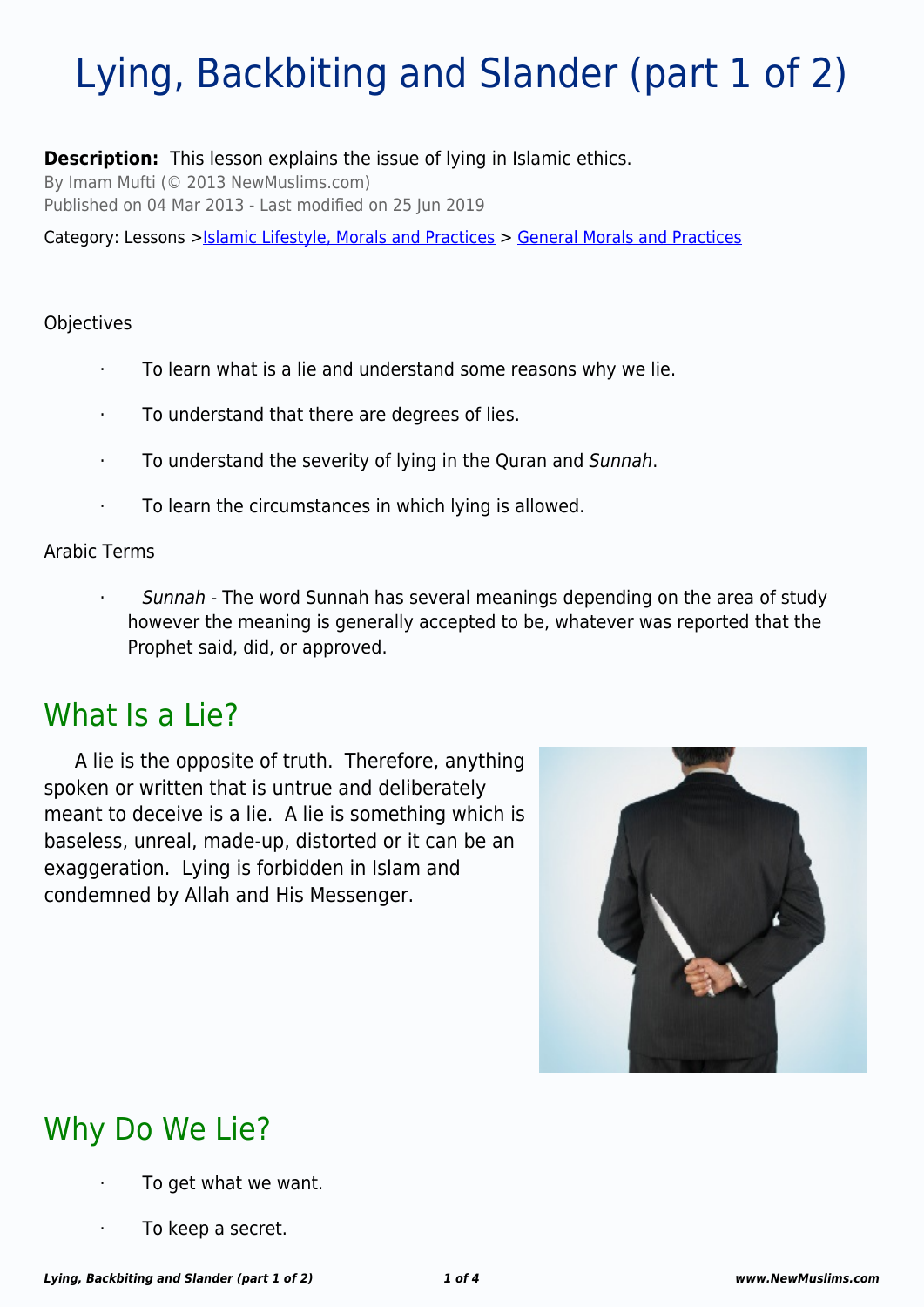- · To hide the truth.
- · To protect our body or possessions.
- To save ourselves from embarrassment.
- · To preserve our image.
- · To avoid further inquiry.
- To justify our behavior.
- · To avoid a responsibility.
- · To avoid conflict.
- · To preserve the status quo.
- · To inflate our ego.
- · To hide our feelings.
- · To manipulate someone.
- · To make a fool of someone.
- · To get back at someone who has lied to us.

### Degrees of Lying

All lies are not equal. The worst lie is to falsely attribute something to Allah and His Messenger. Allah says in the Quran:

### **"And if he (Prophet Muhammad) had made up about Us some sayings, We would have seized him by the right hand; then We would have cut his aorta." (Quran 69:44-46)**

Lying in a testimony is also very serious:

### **"...And do not conceal testimony, for whoever conceals it, his heart is indeed sinful..." (Quran 2:283)**

Mixing truth with falsehood is a vile sin:

### **"And do not mix the truth with falsehood or conceal the truth while you know it." (Quran 2:42)**

Hypocrites who conceal disbelief in their hearts, but pretend to have belief on their tongues are liars because they lie to themselves. Allah tells us about them:

**"In their hearts is disease, so Allah has increased their disease; and for them is a painful punishment because they used to lie." (Quran**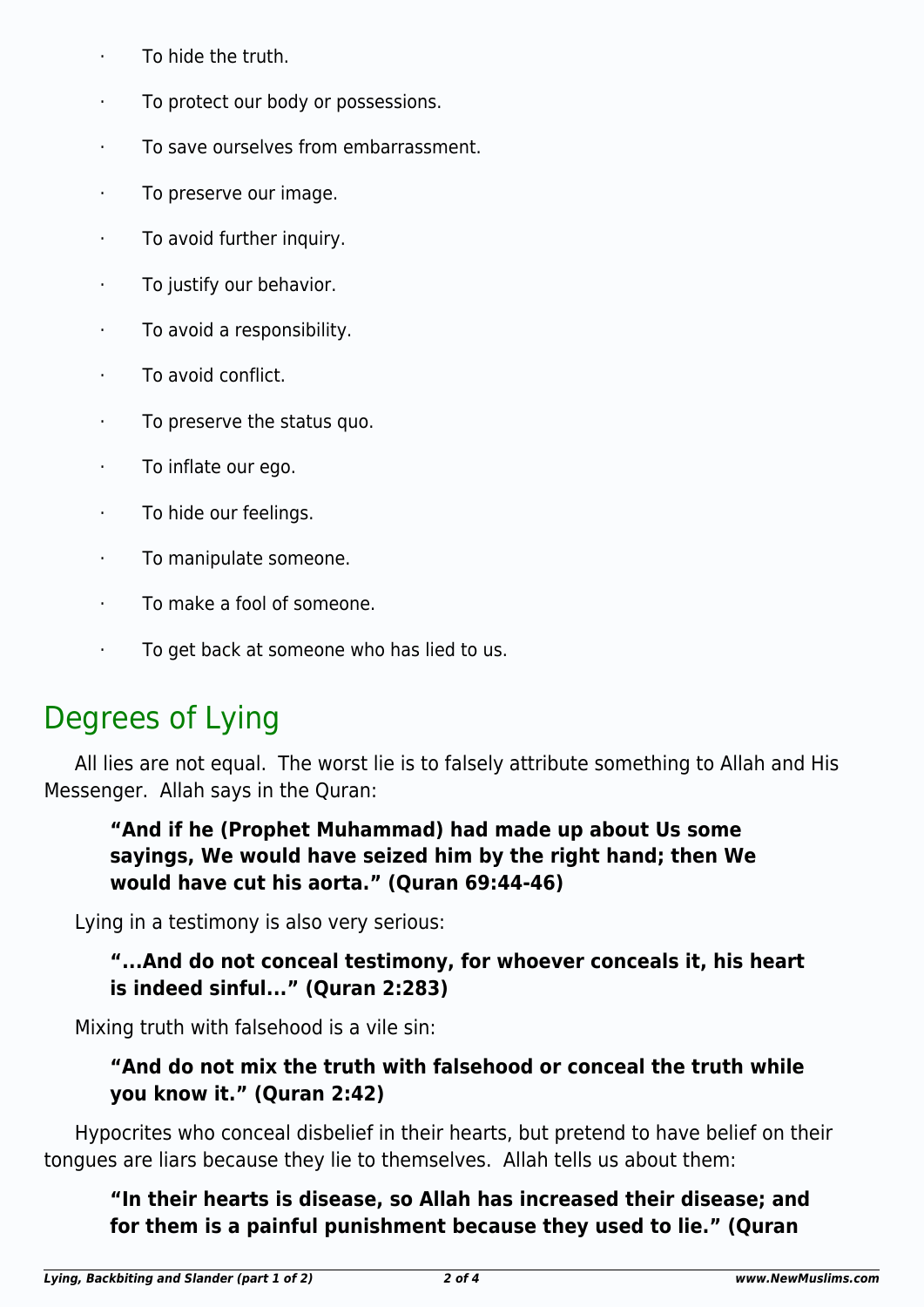**2:10)**

### **"…Allah knows that you (Prophet Muhammad) are His Messenger, and Allah testifies that the hypocrites are liars." (Quran 63:1)**

# The Quran on Telling the Truth

Allah commands us to be true and mentions it in over one hundred places in the Quran. Truthfulness is the quality of a believer. A few beautiful passages from the Quran on truthfulness:

**"O you who believe! Fear Allah and speak the truth." (Quran 33:70)**

**"O you who believe! Fear Allah and be with those who are true." (Quran 9:119)**

**"That Allah may reward the truthful for their truth…" (Quran 33:24)**

**"The believers are only the ones who have believed in Allah and His Messenger and then doubt not but strive with their properties and their lives in the cause of Allah. It is those who are the truthful." (Quran 49:15)**

### The Quran Condemns Lying

**"…the curse of Allah be upon him if he should be among the liars." (Quran 24:7)**

**"…Indeed, Allah guides not him who is a liar, and a disbeliever." (Quran 39:3)**

**"…Indeed, Allah does not guide one who is a transgressor and a liar." (Quran 40:28)**

## Prophet Muhammad on Lying

Prophet Muhammad was well recognized to be a truthful person before Allah chose him to be His Prophet. He was known as 'al-Amin,' 'the Trustworthy.' Even his enemies recognized him to be truthful and trustworthy. The Prophet emphasized the value of truthfulness in numerous sayings:

"I urge you to be truthful, for truthfulness leads to righteousness, and righteousness leads to Paradise. A man will continue to be truthful and seek to speak the truth until he is recorded with Allah as speaker of truth (siddeeq). And beware of lying, for lying leads to immorality and immorality leads to Hell; a man will continue to tell lies until he is recorded with Allah as a liar." ( Saheeh Al-Bukhari, Saheeh Muslim)

<span id="page-2-0"></span>Someone asked Prophet Muhammad, "O Messenger of Allah! What do you think is the most